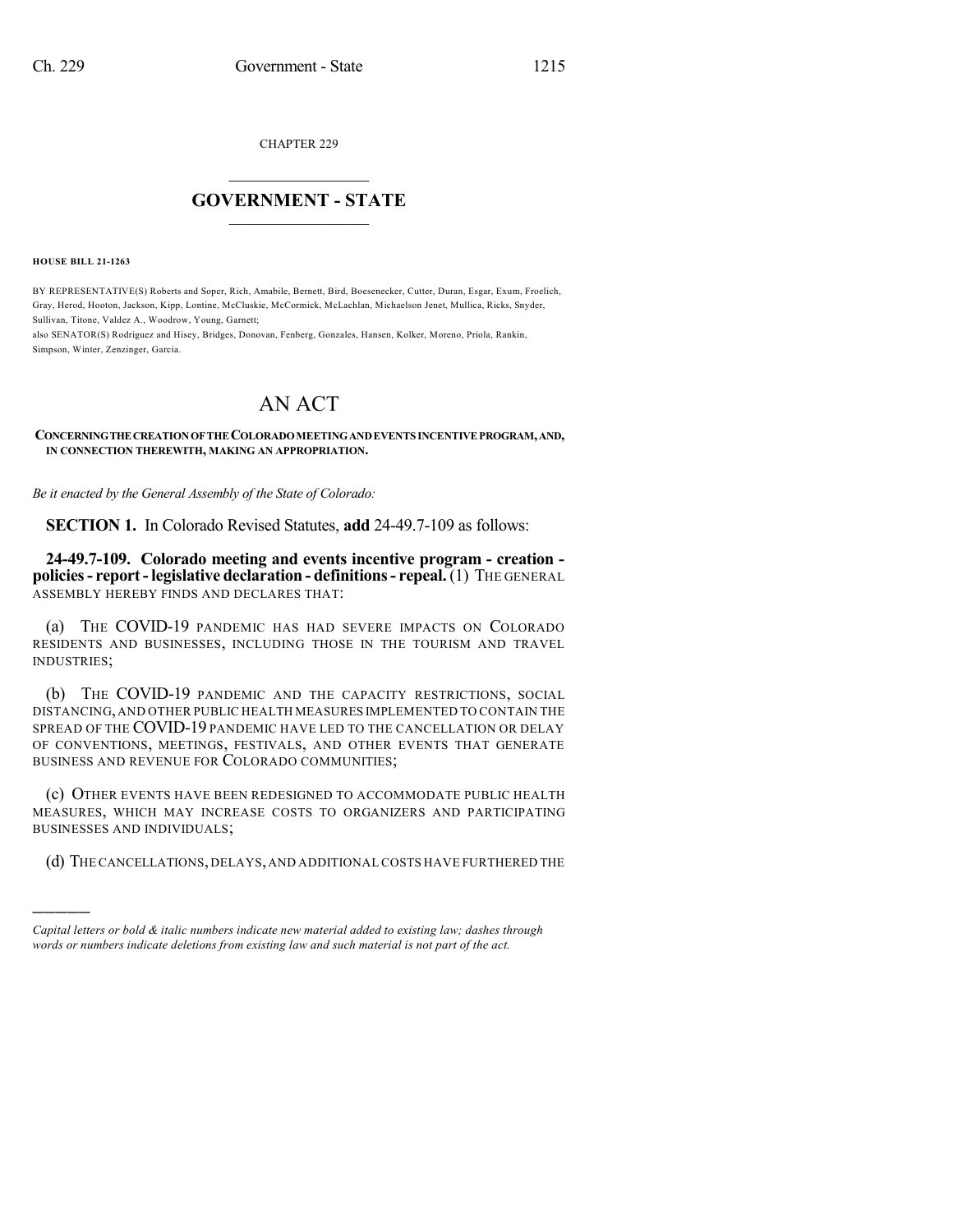ECONOMIC HARM OF THE COVID-19 PANDEMIC TO COLORADO COMMUNITIES, BUSINESSES, AND RESIDENTS ACROSS THE STATE BY ELIMINATING OR REDUCING A VALUABLE STREAM OF BUSINESS EARNINGS AND TAX REVENUES;

(e) CREATING INCENTIVES TO BRING MEETINGS AND EVENTS BACK TO COLORADO AND ENSURE THAT PLANNED EVENTS ARE NOT CANCELLED OR DELAYED WILL HELP PROVIDE NEEDED GROWTH AND RECOVERY TO THE TOURISM AND TRAVEL INDUSTRIES, WHICH PLAY AN ESSENTIAL ROLE IN THE STATE'S ECONOMY;

(f) ESTABLISHINGA MEETING AND EVENTS INCENTIVE PROGRAM WILL ENCOURAGE MEETINGS AND EVENTS PLANNERS TO BOOK EVENTS IN COLORADO, BOLSTER THE TOURISM AND TRAVEL ECONOMY WITH PREDICTABLE AND SIGNIFICANT REVENUES FROM EVENTS, AND BUILD COLORADO'S MARKET SHARE FOR MEETINGS AND EVENTS-BASED TOURISM;

(g) CREATING A MEETING AND EVENTS INCENTIVE PROGRAM PROVIDES AN IMPORTANT MECHANISM TO ENSURE THE STATE'S ECONOMIC RECOVERY FROM THE DEVASTATING IMPACTS OF THE COVID-19 PANDEMIC;

(h) THE STATE MONEY CONTRIBUTED TO A MEETING AND EVENTS INCENTIVE PROGRAM THEREFORE SERVES AN IMPORTANT AND DISCRETE PUBLIC PURPOSE IN SECURING THE STATE'S ECONOMIC AND OVERALL RECOVERY FROM THE CRISIS CAUSED BY THE COVID-19 PANDEMIC; AND

(i) SUPPORTING THE STATE'S RECOVERY FROM THE CRISIS CAUSED BY THE COVID-19 PANDEMIC IS THE PRIMARY PURPOSE OF THE MEETING AND EVENTS INCENTIVE PROGRAM AND OUTWEIGHS ANY BENEFIT TO PRIVATE INDIVIDUALS OR ENTITIES.

(2) AS USED IN THIS SECTION, UNLESS THE CONTEXT OTHERWISE REQUIRES:

(a) "COVID-19-RELATED COSTS" MEANS HARD COSTS THAT ARE DIRECTLY RELATED TO COMPLYINGWITH PUBLIC HEALTH ORDERS OR OTHER MANDATES ISSUED BY A COMPETENT GOVERNMENT AUTHORITY IN RESPONSE TO THE COVID-19 PANDEMIC, AS DETERMINED BY THE OFFICE IN THE GUIDELINES ESTABLISHED PURSUANT TO SUBSECTION (4) OF THIS SECTION.

(b) "ELIGIBLE EVENT" MEANS A MEETING, CONFERENCE, FESTIVAL, OR OTHER EVENT THAT:

(I) TAKES PLACE IN COLORADO BETWEEN JULY 1, 2021, AND DECEMBER 31, 2022;

(II) GENERATES AT LEAST TWENTY-FIVE PAID OVERNIGHT STAYS AT A LODGING ESTABLISHMENT AS DEFINED IN SECTION 6-25-201(2), OR A HOTEL, MOTEL,RESORT, VACATION RENTAL, OR OTHER PUBLIC ESTABLISHMENT AS DEFINED IN SECTION  $6-25-101(3);$ 

(III) CAN DEMONSTRATE A SIGNIFICANT ECONOMIC BENEFIT FOR A HOST COMMUNITY IN ACCORDANCE WITH GUIDELINES ESTABLISHED BY THE OFFICE PURSUANT TO SUBSECTION (4) OF THIS SECTION; AND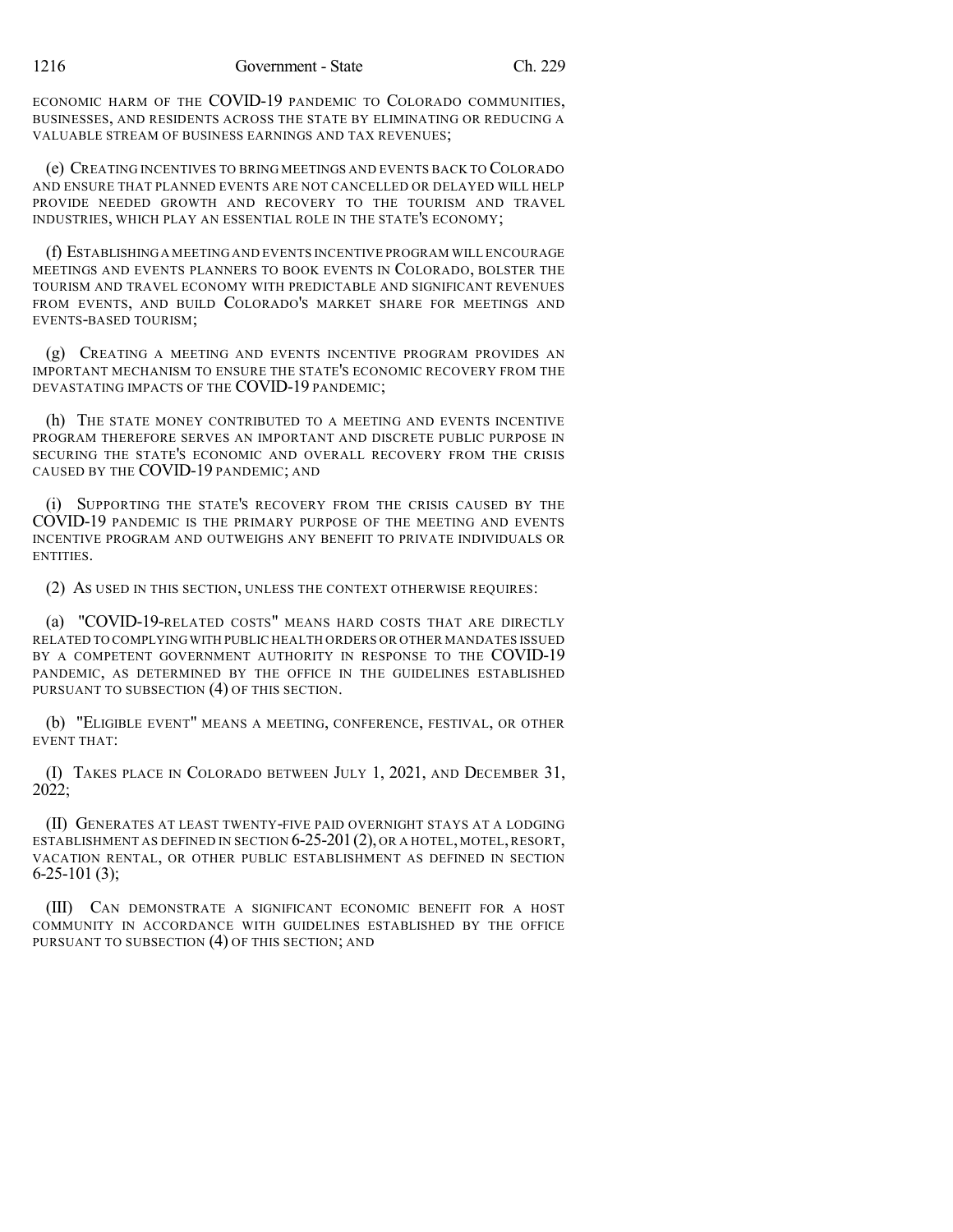(IV) MEETS ANY ADDITIONAL CRITERIA ESTABLISHED BY THE OFFICE IN THE GUIDELINES ESTABLISHED PURSUANT TO SUBSECTION (4) OF THIS SECTION.

(c) "FUND" MEANS THE COLORADO MEETING AND EVENTS INCENTIVE PROGRAM FUND CREATED IN SUBSECTION (5) OF THIS SECTION.

(d) "HARD COSTS" MEANS ACTUAL INCURRED COSTS ASSOCIATED WITH HOSTING AN EVENT, INCLUDING COSTS FOR RENTAL SPACE, FOOD, NONALCOHOLIC BEVERAGES, AUDIO-VISUAL EQUIPMENT AND OTHER TECHNOLOGY, TRANSPORTATION, OR OTHER ACTUAL INCURRED COSTS AS DETERMINED BY THE OFFICE IN THE GUIDELINES ESTABLISHED PURSUANT TO SUBSECTION (4) OF THIS SECTION. "HARD COSTS" DOES NOT INCLUDE THE PURCHASE OF ALCOHOL BEVERAGES AS DEFINED IN SECTION 44-3-103 (2).

(e) "PROGRAM" MEANS THE COLORADO MEETING AND EVENTS INCENTIVE PROGRAM CREATED IN SUBSECTION (3) OF THIS SECTION.

(3) (a) THERE IS HEREBY CREATED WITHIN THE OFFICE THE COLORADO MEETING AND EVENTS INCENTIVE PROGRAM TO PROVIDE REBATES AND DIRECT SUPPORT TO ELIGIBLE EVENTS. SUBJECT TO AVAILABLE APPROPRIATIONS, THE OFFICE SHALL PROVIDE REBATES AND DIRECT SUPPORT AS PROVIDED IN THIS SECTION AND PURSUANT TO THE GUIDELINES ADOPTED BY THE OFFICE PURSUANT TO SUBSECTION (4) OF THIS SECTION. THE COSTS OF THE PROGRAM, INCLUDING THE COSTS OF MARKETING AND PROMOTION SHALL BE PAID OUT OF THE FUND.

(b) THE PROGRAM MAY PROVIDE:

(I) AREBATE OF UP TO TEN PERCENT OF THE HARD COSTS OF AN ELIGIBLE EVENT;

(II) A REBATE OF UP TO TWENTY-FIVE PERCENT FOR THE COVID-19-RELATED COSTS OF AN ELIGIBLE EVENT; AND

(III) DIRECT SUPPORT FOR ATTRACTING ELIGIBLE EVENTS THAT AFFECT MULTIPLE COUNTIES AND HAVE THE POTENTIAL TO GENERATE SIGNIFICANT ECONOMIC IMPACT; EXCEPT THAT THE TOTAL COSTS OF ALL SUCH DIRECT SUPPORT MUST NOT EXCEED FIVE PERCENT OF THE TOTAL APPROPRIATION FOR THE PROGRAM.

(c) THE PRIMARY ORGANIZER OR BOOKING AGENT OF AN ELIGIBLE EVENT MAY APPLY FOR REBATES FOR AN ELIGIBLE EVENT AS PROVIDED IN THIS SECTION, SUBJECT TO THE GUIDELINES ADOPTED BY THE OFFICE PURSUANT TO SUBSECTION (4) OF THIS SECTION.

(4) (a) THE OFFICE SHALL ESTABLISH AND PUBLICIZE GUIDELINES FOR THE PROGRAM. AT A MINIMUM, THE GUIDELINES MUST ADDRESS:

(I) THE PROCESS FOR A PRIMARY ORGANIZER OR BOOKING AGENT TO APPLY FOR AND RECEIVE A REBATE UNDER THE PROGRAM;

(II) ANY ADDITIONAL ELIGIBILITY CRITERIA FOR ELIGIBLE EVENTS;

(III) CRITERIA FOR DETERMINING WHO IS THE PRIMARY ORGANIZER OR BOOKING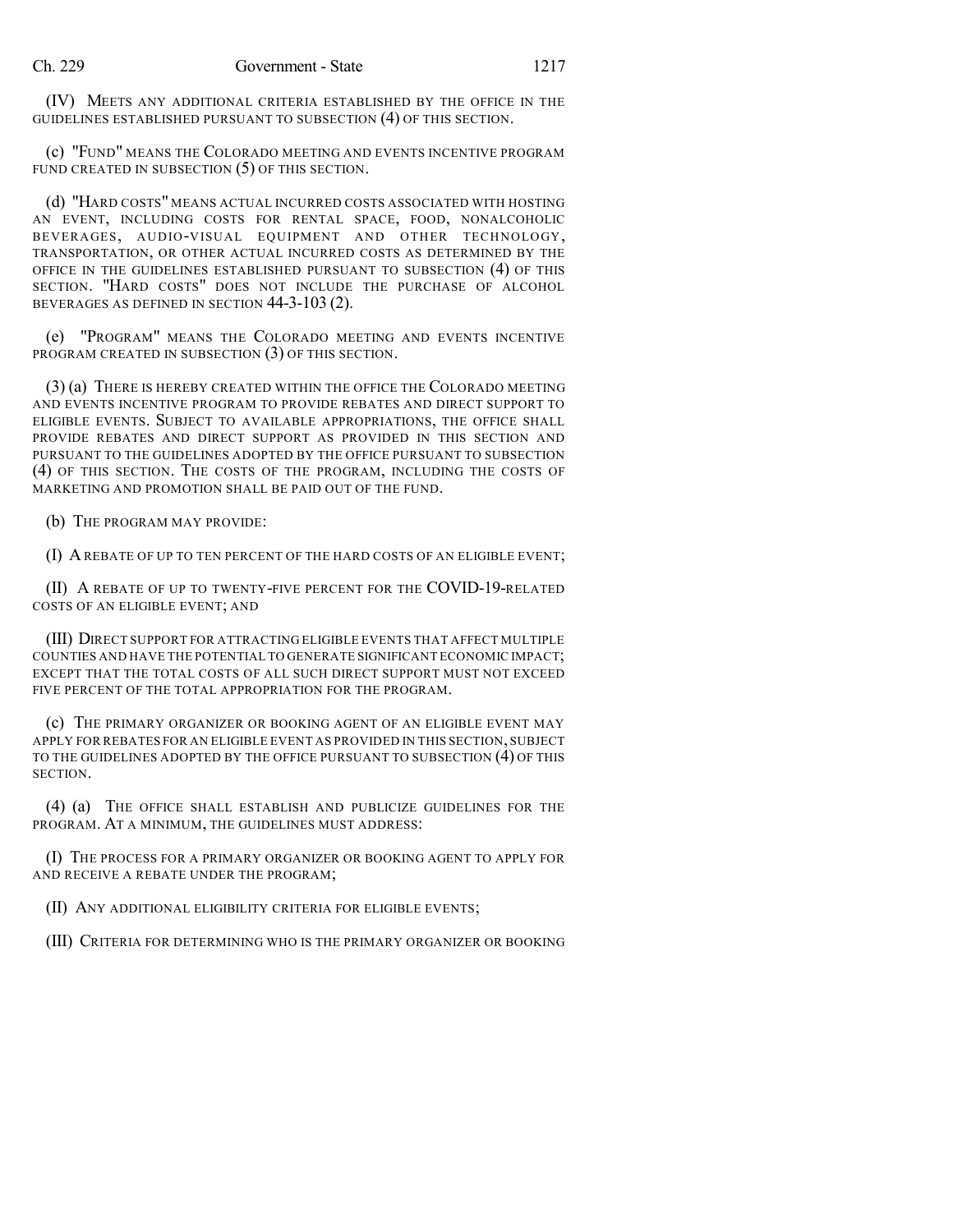AGENT OF AN ELIGIBLE EVENT THAT CAN APPLY FOR AND RECEIVE A REBATE FOR THE ELIGIBLE EVENT;

(IV) THE DOCUMENTATION OR REPORTING REQUIRED FROM RECIPIENTS UNDER THE PROGRAM;

(V) THE PERCENTAGE REBATE THAT IS AVAILABLE FOR HARD COSTS AND COVID-19-RELATED COSTS FOR ELIGIBLE EVENTS; AND

(VI) THE HARD COSTS AND COVID-19-RELATED COSTS THAT ARE ELIGIBLE FOR REBATES UNDER THE PROGRAM. THE OFFICE SHALL CONSULT WITH INDUSTRY STAKEHOLDERS IN DETERMINING WHICH HARD COSTS AND COVID-19-RELATED COSTS ARE ELIGIBLE FOR REBATES UNDER THE PROGRAM.

(b) IN ESTABLISHING THE GUIDELINES FOR THE PROGRAM, THE OFFICE SHALL CONSIDER MECHANISMS TO:

(I) MAKE REBATES AND DIRECT SUPPORT AVAILABLE EQUITABLY AND PROPORTIONALLY ACROSS THE STATE;

(II) PRIORITIZE EVENTS WITH THE POTENTIAL TO GENERATE LOCAL BUSINESS EARNINGS AND LOCAL TAX REVENUES;

(III) ATTRACT NEW ELIGIBLE EVENTS TO THE STATE THROUGH THE USE OF REBATES AND DIRECT SUPPORT; AND

(IV) MAKE REBATES AND DIRECT SUPPORT AVAILABLE TO RETAIN EXISTING ELIGIBLE EVENTS WHERE THERE IS A DEMONSTRATED LIKELIHOOD OF CANCELLATION, DELAY, OR RELOCATION IN THE ABSENCE OF SUPPORT AND THE CANCELLATION, DELAY, OR RELOCATION WOULD CREATE SIGNIFICANT HARM FOR LOCAL BUSINESS EARNINGS AND LOCAL TAX REVENUES.

(c) THE OFFICE MAY MODIFY OR AMEND THE GUIDELINES TO RESPOND TO CHANGES IN THE SEVERITY OF THECOVID-19PANDEMIC,MODIFICATIONS TO PUBLIC HEALTH ORDERS AND OTHER RESPONSES TO THECOVID-19PANDEMIC,OR CHANGES IN OTHER CIRCUMSTANCES RELATED TO THE COVID-19 PANDEMIC AND THE RECOVERY FROM THE COVID-19 PANDEMIC.

(5) (a) THE COLORADO MEETING AND EVENTS INCENTIVE PROGRAM FUND IS HEREBY CREATED IN THE STATE TREASURY. THE FUND CONSISTS OF MONEY TRANSFERRED TO THE FUND IN ACCORDANCE WITH SUBSECTION  $(5)(d)$  OF THIS SECTION AND ANY OTHER MONEY THAT THE GENERAL ASSEMBLY APPROPRIATES OR TRANSFERS TO THE FUND.

(b) THE STATE TREASURER SHALL CREDIT ALL INTEREST AND INCOME DERIVED FROM THE DEPOSIT AND INVESTMENT OF MONEY IN THE FUND TO THE FUND.

(c) MONEY IN THE FUND IS CONTINUOUSLY APPROPRIATED TO THE OFFICE FOR THE PURPOSES SPECIFIED IN THIS SECTION. THE OFFICE MAY EXPEND UP TO SEVEN PERCENT OF THE MONEY APPROPRIATED TO THE FUND TO PAY FOR ITS DIRECT AND INDIRECT COSTS IN IMPLEMENTING AND ADMINISTERING THIS SECTION. AS USED IN